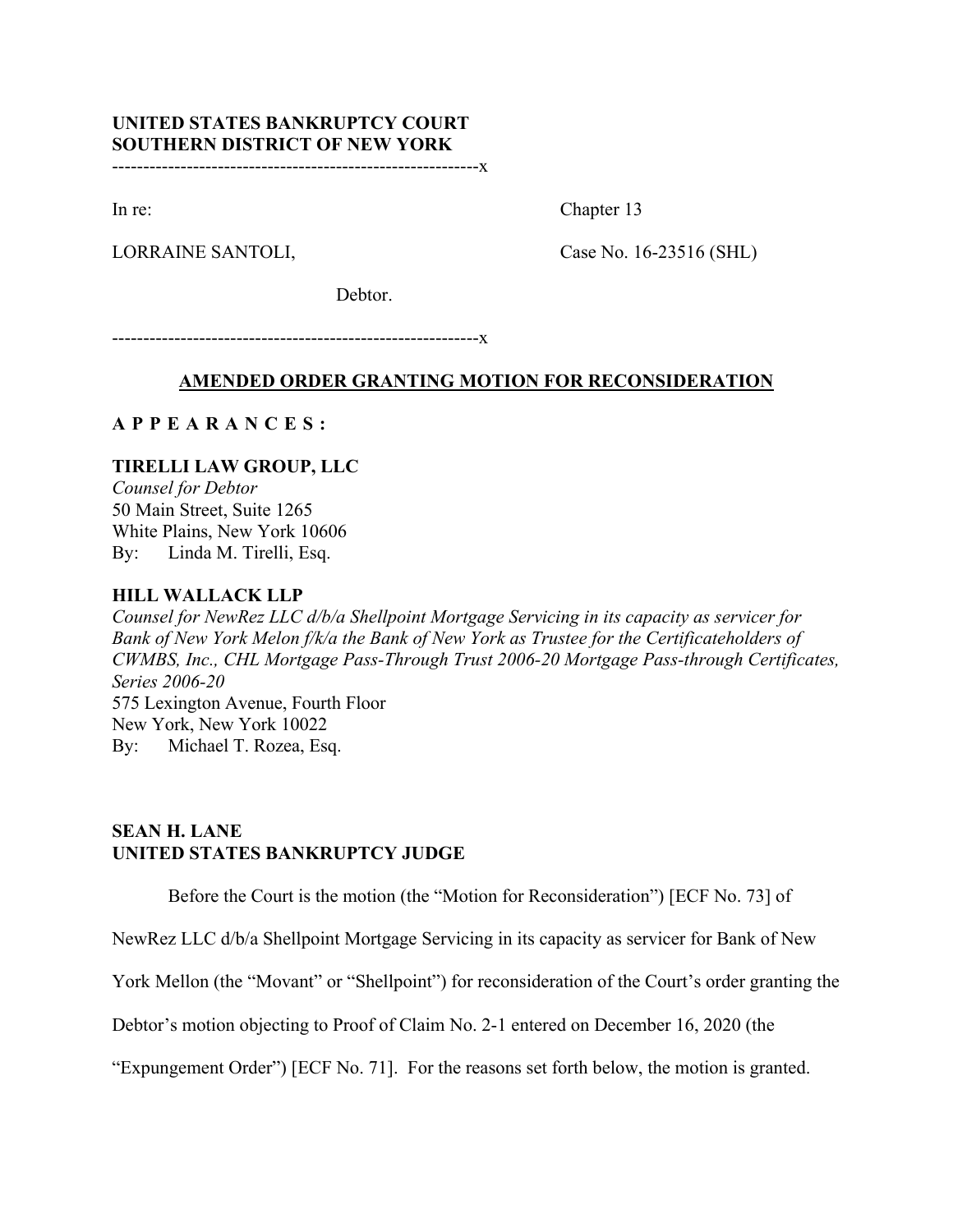#### **BACKGROUND**

Lorraine Santoli (the "Debtor") filed for Chapter 13 relief on November 3, 2016. ECF No. 1. In late November 2016, Shellpoint filed its Proof of Claim No. 2-1. *See* Declaration in Support of Motion for Reconsideration of Order Granting Debtor's Motion Objecting to Proof of Claim No. 2-1 ¶ 2 (the "Shellpoint Declaration") [ECF No. 73-1]; *see also* Debtor's Motion Objecting to Proof of Claim 2-1 (the "Expungement Motion"), Ex. A (Proof of Claim No. 2-1) [ECF No. 34-1]. In May 2018, Margaret Cascino, counsel for Bank of New York Melon, filed a notice of appearance in this case. ECF No. 26. On April 23, 2019, the Debtor filed the Expungement Motion seeking to expunge Claim No. 2-1 filed by Shellpoint. *See* Expungement Motion [ECF No. 34]. The Expungement Motion was served on Ms. Cascino although it was not served on the address provided for Shellpoint on its Proof of Claim. *See* Certificate of Service [ECF No. 34-4].

Shellpoint did not initially respond to the Debtor's Expungement Motion. On July 24, 2019, a hearing was held on this matter at which Shellpoint failed to appear. *See* ECF No. 37. The matter was adjourned to August 28, 2019. *Id.* On July 26, 2019, the Debtor re-served her Expungement Motion; this time it was served on the CEO of Bank of New York Melon and on Shellpoint at the address listed on its Proof of Claim and on Ms. Cascino. *See* Certificate of Service [ECF No. 38]. After Shellpoint failed to appear at a hearing in August 2019, the Expungement Motion was adjourned to November 6, 2019. *See* ECF No. 40. Shellpoint once again failed to appear on November 6, 2019. Given Shellpoint's failure to appear, the Court entered an Order to Show Cause on November 22, 2019. *See* Order to Show Cause Directing Bank of New York Melon to File Any Opposition to Debtor's Motion Objecting to Claim 2-1 (the "Order to Show Cause") [ECF No. 45]. The Order to Show Cause provided that a hearing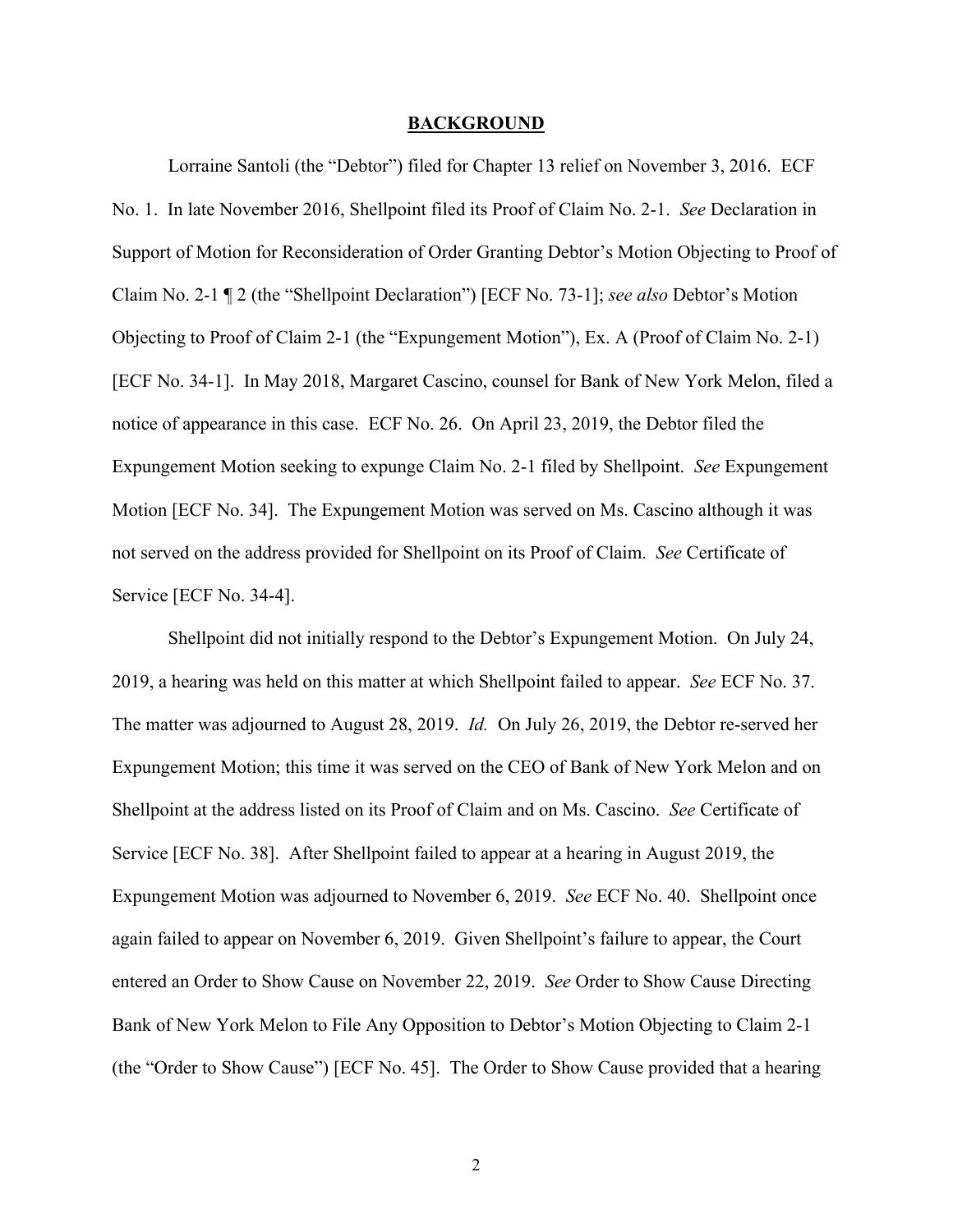on the Expungement Motion was scheduled for January 15, 2020 at 10:00 A.M and that any opposition to the Expungement Motion was to be filed on or before January 7, 2020. *See* ECF Nos. 42, 45. The Order to Show Cause further provided that the Debtor "shall serve this Order to Show Cause directly to Bank of New York Mellon Corp., and its serving agent 'Shellpoint Mortgage Servicing'" at specified addresses. *Id.* The Order to Show Cause was served on, among others, the entities listed above and on Ms. Cascino by the Debtor and by the Court. *See* ECF Nos. 42, 43, 44, 45, 47, 49.

Prior to the January 15th hearing date, the Court rescheduled that day's calendar to January 8, 2020. The Court notified all parties listed on that day's calendar of the change via email, and notification was posted on the Court's website. However, no notification of such a change was posted on the docket for this case. Apart from the notifications emailed and posted by the Court, Shellpoint was not directly served with any notice of the date change.

Unaware that Shellpoint itself had not received notice of the new hearing date, the Court granted the Debtor's motion to expunge Claim No. 2-1 at the January 8, 2020 hearing on the record when Shellpoint did not appear. *See* Hr'g Tr. 2:12–4:6, Jan. 8, 2020 [ECF No. 70]. On the same day—and one day after the deadline set forth in the Order to Show Cause—Shellpoint filed its opposition to the Debtor's Expungement Motion. *See* ECF No. 50. Shellpoint asserts that it appeared for the January 15, 2020 hearing on the Order to Show Cause, only to learn that the hearing on the Expungement Motion had taken place one week earlier. *See* Motion for Reconsideration at 4, 7; Shellpoint Declaration ¶ 18. On December 16, 2020, the Expungement Order was entered on the docket. *See* ECF No. 71. The Debtor's Chapter 13 plan (the "Plan") was confirmed in late December 2020. *See* ECF No. 72. Shellpoint then filed the instant Motion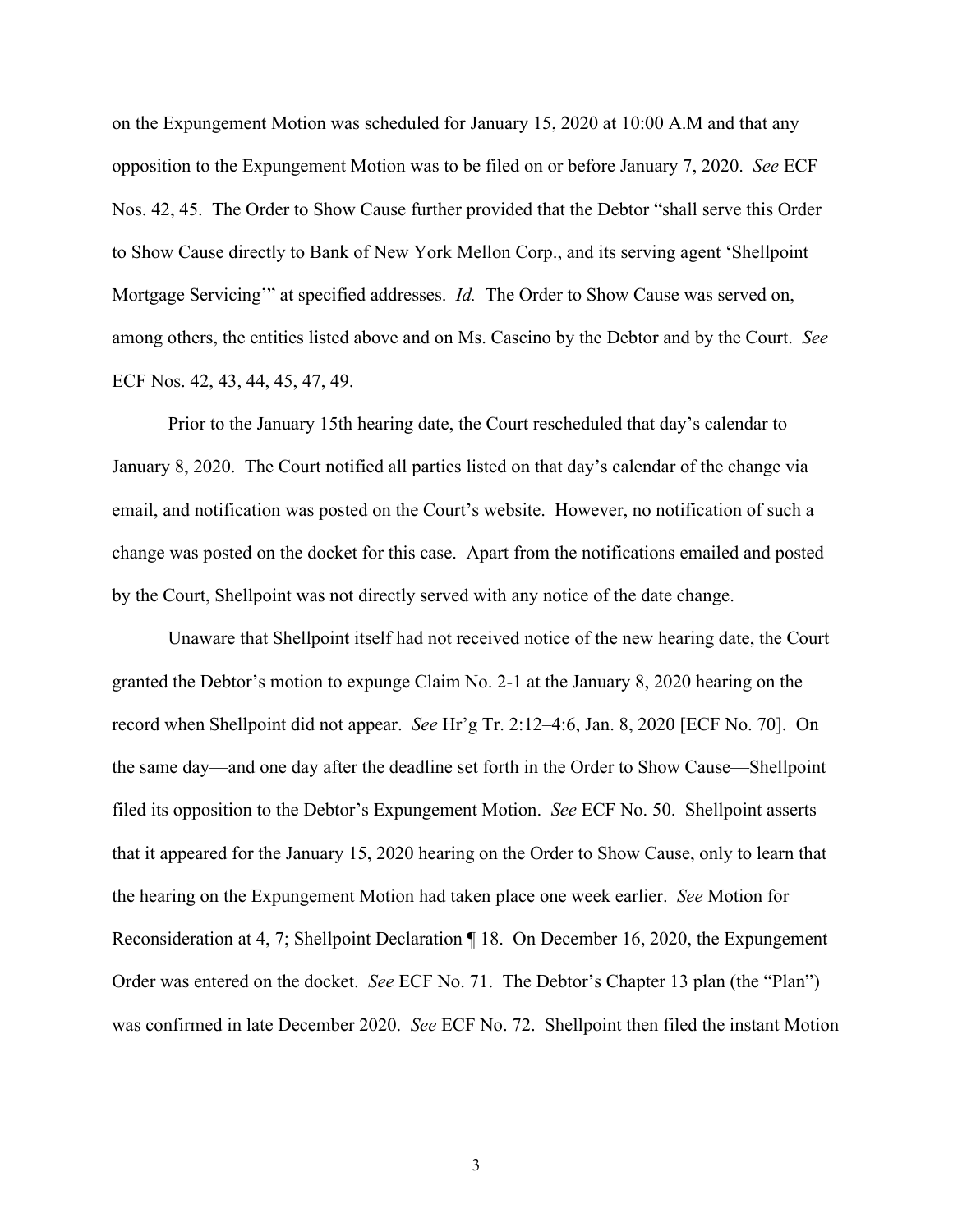for Reconsideration on December 30, 2020. ECF No. 73. On March 17, 2021, the Court held a hearing at which oral argument was heard on the Motion for Reconsideration.

### **DISCUSSION**

### A. Applicable Legal Standard

Shellpoint's request for relief is governed by Rule 59(e) and Rule 60(b) of the Federal Rules of Civil Procedure, which are made applicable to this proceeding by Rules 9023 and 9024 of the Federal Rules of Bankruptcy Procedure. *See* Motion for Reconsideration at 6 (citing Rule 59(e) and Rule 60(b)(1), (3), (4), and (6)); *id.* at 9 (citing 11 U.S.C Section 502(j) (providing that "[a] claim that has been allowed or disallowed may be reconsidered for cause")); *see In re Residential Cap., LLC*, 528 B.R. 570, 572–73 (Bankr. S.D.N.Y. 2014) (noting that the standard for Section 502(j) is the same as under Rules 59 and 60).

Rule 59(e) of the Federal Rules of Civil Procedure authorizes the filing of a "motion to alter or amend a judgment." Fed. R. Civ. P. 59(e). "The major grounds justifying reconsideration are an intervening change of controlling law, the availability of new evidence, or the need to correct a clear error or prevent manifest injustice." *Virgin Atl. Airways, Ltd. v. Nat'l Mediation Bd.*, 956 F.2d 1245, 1255 (2d Cir. 1992). The standard for granting a motion to alter or amend a judgment under Federal Rule 59(e) is "strict, and reconsideration will generally be denied unless the moving party can point to controlling decisions or data that the court overlooked." *Analytical Surveys, Inc. v. Tonga Partners, L.P.*, 684 F.3d 36, 52 (2d Cir. 2012) (quoting *Shrader v. CSX Transp., Inc.*, 70 F.3d 255, 257 (2d Cir. 1995)). Such request for relief "is not a vehicle for relitigating old issues, presenting the case under new theories, securing a rehearing on the merits, or otherwise taking a 'second bite at the apple.'" *Tonga Partners*, 684 F.3d at 52 (quoting *Sequa Corp. v. GBJ Corp.*, 156 F.3d 136, 144 (2d Cir. 1998)). Nor is it "an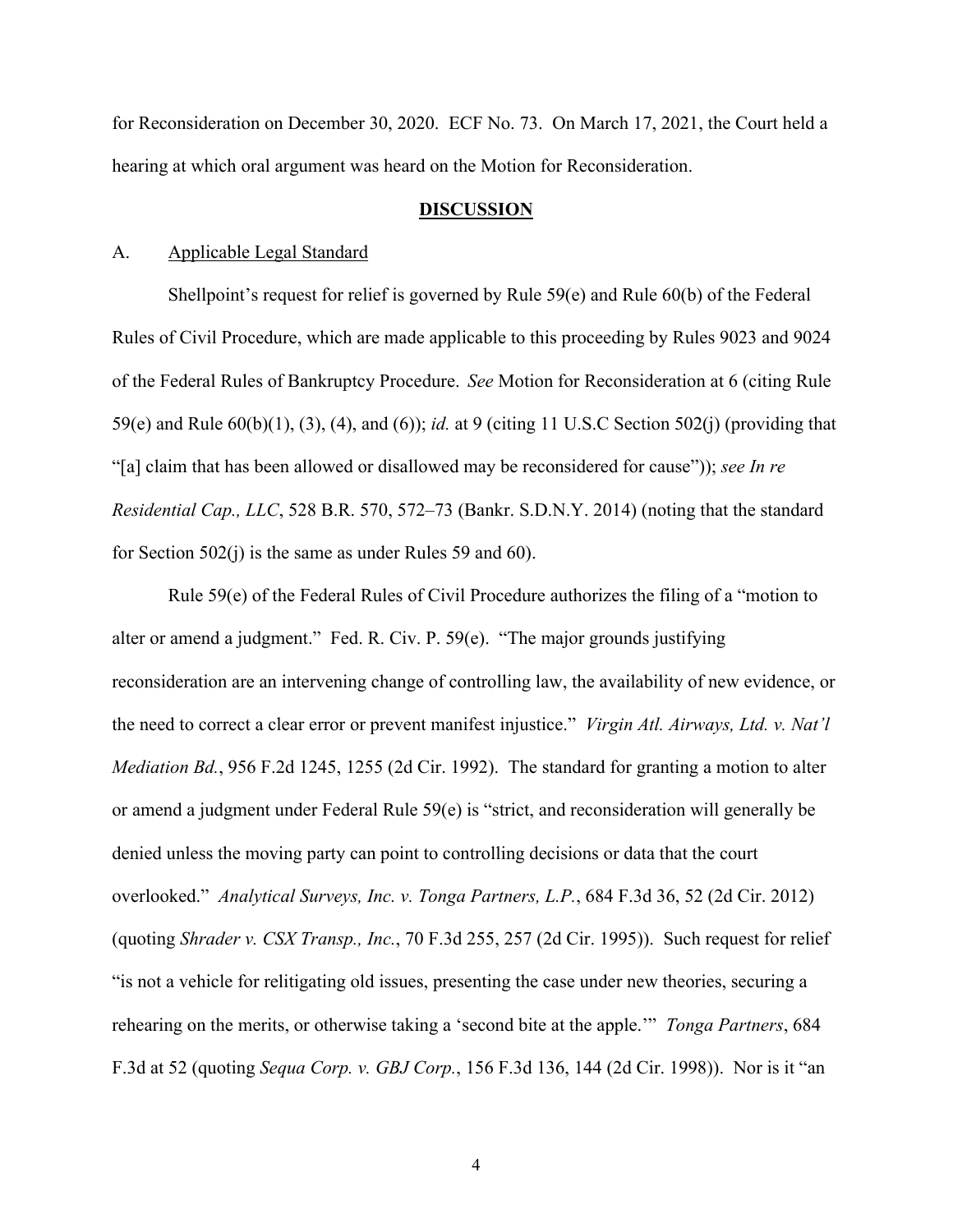opportunity for a party to 'plug[ ] the gaps of a lost motion with additional matters.'" *Cruz v. Barnhart*, 2006 WL 547681, at \*1 (S.D.N.Y. Mar. 7, 2006) (quoting *Carolco Pictures Inc. v. Sirota,* 700 F. Supp. 169, 170 (S.D.N.Y. 1988)). "Arguments raised for the first time on a motion for reconsideration are therefore untimely." *Cruz*, 2006 WL 547681, at \*1 (citing *Nat'l Union Fire Ins. Co. of Pittsburgh, Pa. v. Stroh Cos., Inc.,* 265 F.3d 97, 115–16 (2d Cir. 2001)). Additionally, "[a] party cannot use a Rule 59(e) motion to cure its own procedural failures or to introduce new evidence or advance arguments that could and should have been presented originally to the court." *In re CPJFK, LLC*, 496 B.R. 65, 67 (Bankr. E.D.N.Y. 2011) (quoting *Scheidelman v. Henderson (In re Henderson)*, 2010 WL 4366021, at \*5 (Bankr. N.D.N.Y. Oct. 28, 2010)). Reconsideration is "an extraordinary remedy to be employed sparingly in the interests of finality and conservation of scarce judicial resources." *In re Health Mgmt. Sys. Inc. Sec. Litig.*, 113 F. Supp. 2d 613, 614 (S.D.N.Y. 2000) (citations omitted). The burden rests with

Rule 60(b) provides that the Court may relieve a party from a final judgment, order, or

the movant. *See In re Crozier Bros., Inc.*, 60 B.R. 683, 688 (Bankr. S.D.N.Y. 1986).

proceeding due to:

(1) mistake, inadvertence, surprise, or excusable neglect;

(2) newly discovered evidence that, with reasonable diligence, could not have been discovered in time to move for a new trial under Rule 59(b);

(3) fraud (whether previously called intrinsic or extrinsic), misrepresentation, or misconduct by an opposing party;

(4) the judgment is void;

(5) the judgment has been satisfied, released, or discharged; it is based on an earlier judgment that has been reversed or vacated; or applying it prospectively is no longer equitable; or

(6) any other reason that justifies relief.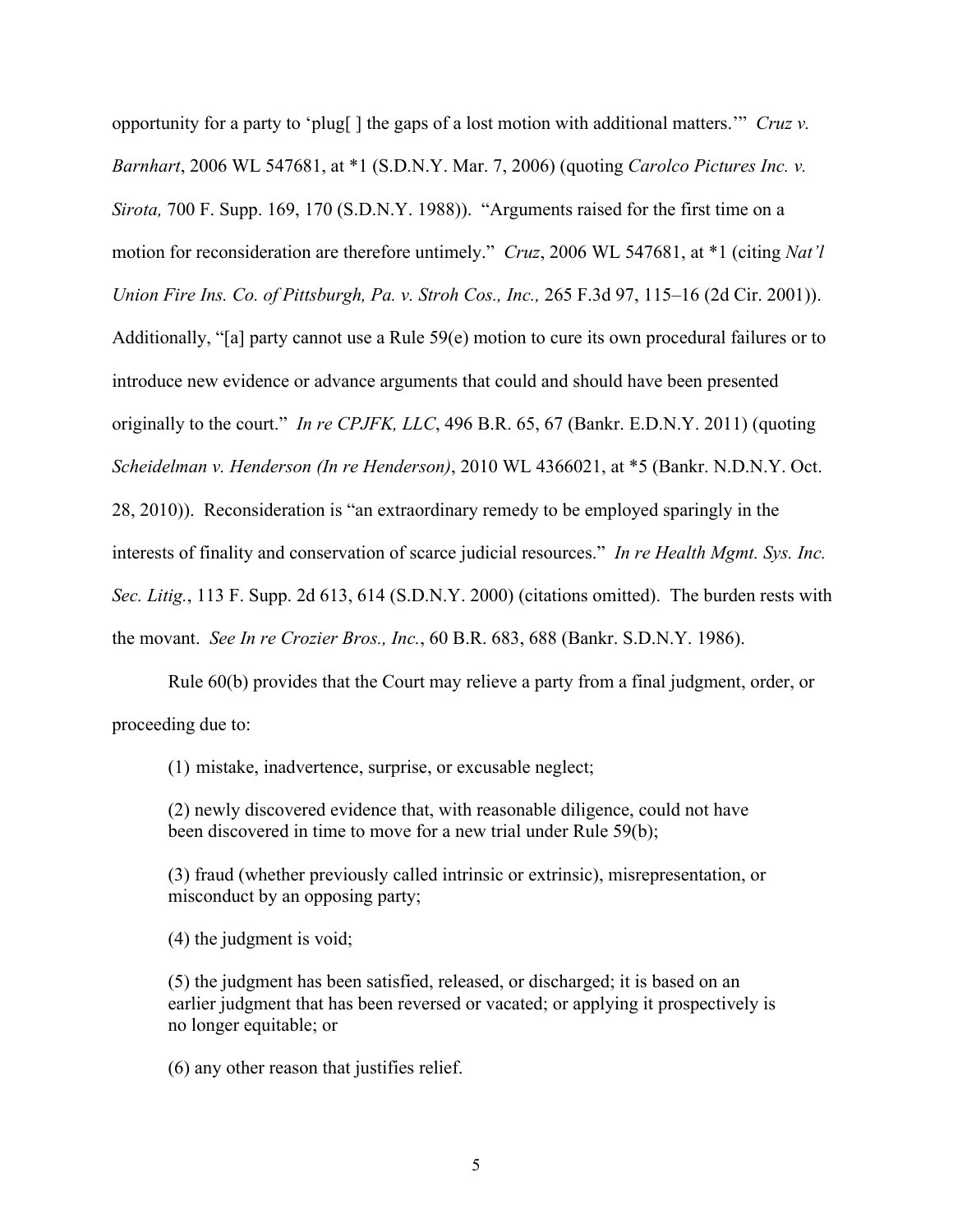Fed. R. Civ. P. 60(b). Rule 60(b)(6) only applies "when the asserted grounds for relief are not recognized in clauses (1)-(5) of the Rule" and "there are extraordinary circumstances justifying relief." *Tapper v. Hearn*, 833 F.3d 166, 172 (2d Cir. 2016) (quoting *Nemaizer v. Baker*, 793 F.2d 58, 63 (2d Cir. 1986)). "As (b)(6) applies only when no other subsection is available, grounds for relief may not be mistake, inadvertence, surprise or excusable neglect." *Nemaizer*, 793 F.2d at 63.

"A motion for relief from judgment is generally not favored and is properly granted only upon a showing of exceptional circumstances." *U.S. v. Int'l Bhd. of Teamsters*, 247 F.3d 370, 391 (2d Cir. 2001). "Rule 60(b) may not be used to 'relitigate matters settled by the original judgment.'" *Frankel v. ICD Holdings S.A.*, 939 F. Supp. 1124, 1127 (S.D.N.Y. 1996) (quoting *Donovan v. Sovereign Sec., Ltd.*, 726 F.2d 55, 60 (2d Cir. 1984)). "The burden of proof is on the party seeking relief from judgment." *Int'l Bhd. of Teamsters*, 247 F.3d at 391. "Properly applied Rule 60(b) strikes a balance between serving the ends of justice and preserving the finality of judgments." *In re Enron Corp.*, 2003 WL 1562202, at \*12 (Bankr. S.D.N.Y. Mar. 21, 2003) (quoting *Nemaizer,* 793 F.2d at 61)). Whether to grant a motion for relief under Rule 60(b) is within the discretion of the court. *Stevens v. Miller*, 676 F.3d 62, 67 (2d Cir. 2012) (citing *Montco, Inv. v. Barr (In re Emergency Beacon Corp.)*, 666 F.2d 754, 760 (2d Cir. 1981)). Rule 60(b) "is not 'a substitute for a timely appeal. . . .'" *Frankel*, 939 F. Supp. at 1127 (quoting *Nemaizer*, 793 F.2d at 61).

"[A] default judgment may only be set aside in accordance with Rule 60(b)." *Peterson v. Syracuse Police Dep't*, 467 F. App'x 31, 33 (2d Cir. 2012) (citing Fed. R. Civ. P. 55(c)). "Federal Rules of Civil Procedure 55(c) and 60(b) together provide the framework for vacating default judgments. A court may vacate [a] default judgment 'for good cause' under Rule 55(c),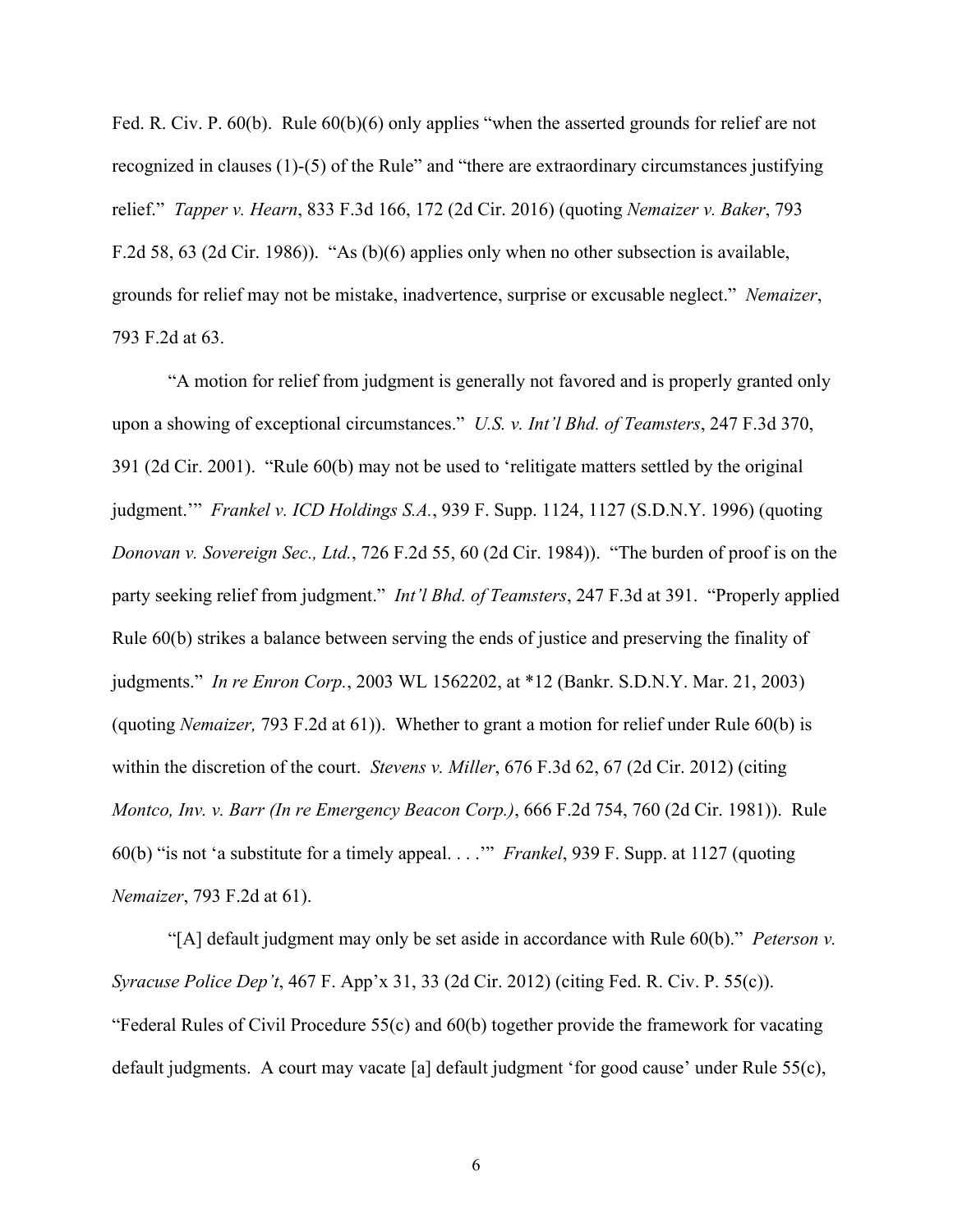or for any of the six enumerated bases listed under Rule 60(b)." *Glob. Gold Mining, LLC v. Ayvazian*, 983 F. Supp. 2d 378, 384 (S.D.N.Y. 2013), *aff'd in part, modified in part sub nom. Glob. Gold Min., LLC v. Ayvazian*, 612 F. App'x 11 (2d Cir. 2015). "Default judgment is an extreme sanction that is disfavored in the Second Circuit," *id.* (citing *Pecarsky v. Galaxiworld.com Ltd.,* 249 F.3d 167, 174 (2d Cir.2001)), and "motions to vacate default judgments are to be granted liberally," *id.* (quoting *Int'l Cargo & Sur. Ins. v. Mora Textiles Corp.,* 1991 WL 120359, at \*2 (S.D.N.Y.1991)). Indeed, "Rule 60(b) is its strongest in the context of setting aside default judgments. . . . 'There is much more reason for . . . reopening a judgment when the merits of the case never have been considered than there is when the judgment comes after a full trial on the merits.'" *Id.* (quoting *Standard Enterprises, Inc. v. Bag– It, Inc.,* 115 F.R.D. 38, 39 (S.D.N.Y.1987)). "[A]ll doubts should be resolved in favor of those seeking relief." *Id.* (quoting *Davis v. Musler,* 713 F.2d at 915); *see also Peterson*, 467 F. App'x at 33 ("the district court must resolve any doubts in the defaulting party's favor"). "As a general limiting principle, '[t]he extreme sanction of a default judgment must remain a weapon of last, rather than first, resort which should only be imposed upon a serious showing of willful default.'" *Id.* (quoting *Musler*, 713 F.2d at 915).

### B. Shellpoint's Motion is Granted

Applying these standards here, the Court finds that the record supports granting Shellpoint's Motion for Reconsideration under Rule 60(b).

In her opposition, the Debtor correctly notes several examples demonstrating Shellpoint's "repeated long time failure to appear and failure to timely respond to the Debtor's Motion to Expunge and Objecting to [POC] No. 2." Objection to Motion for Reconsideration at 1 (the "Debtor's Objection to Motion") [ECF No. 79]. Shellpoint's cavalier disregard for its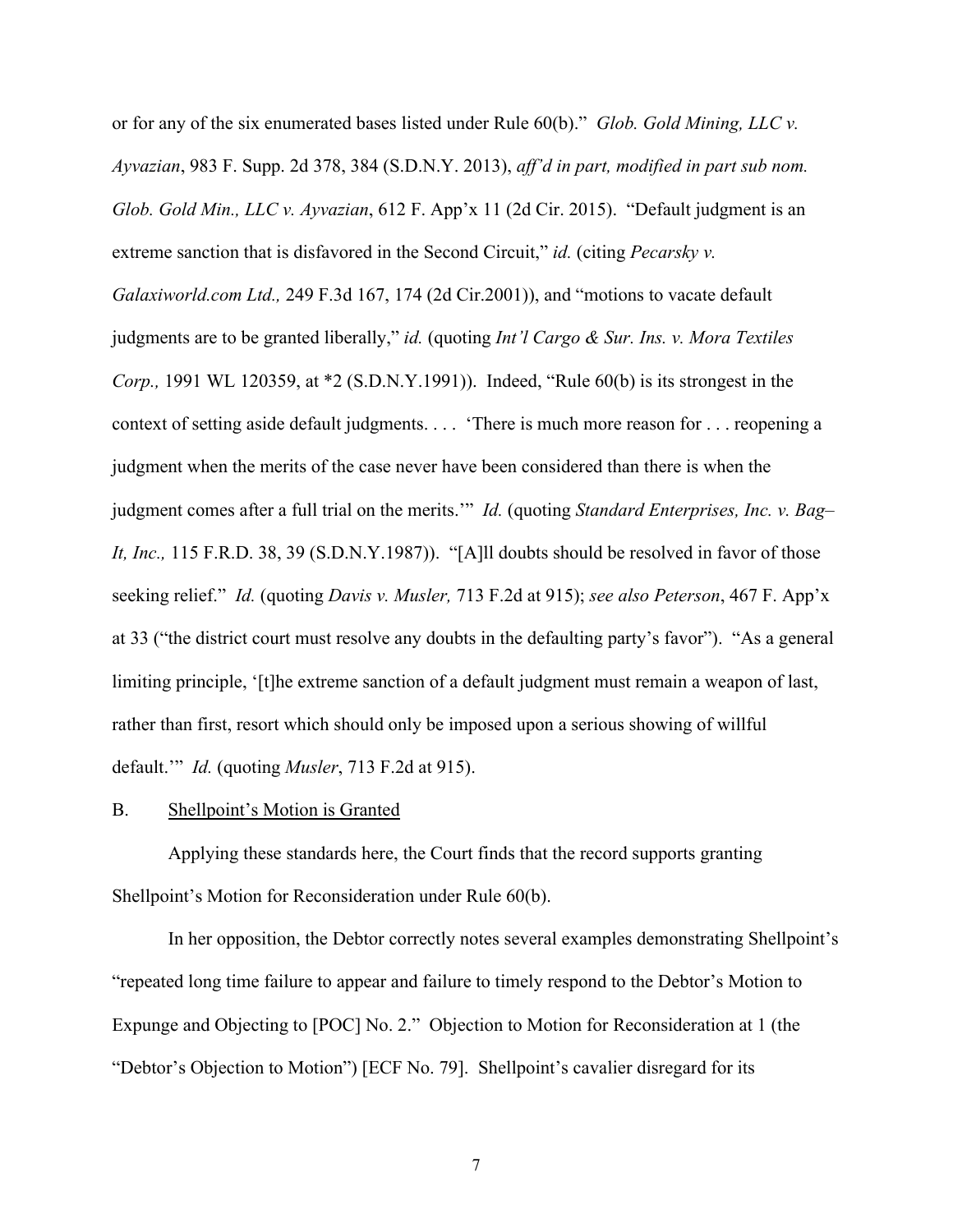obligations earlier in the case is very troubling. But as the law generally abhors a default, the Court issued the Order to Show Cause here. Thus, Shellpoint's actions in response to the Order to Show Cause are the proper focus of the Court's analysis today. As discussed above, the Order to Show Cause set a hearing date on January 15, 2020, with any opposition to the Debtor's Motion for Reconsideration due on January 7, 2020. *See* Order to Show Cause at 2. It further ordered that Bank of New York Melon and Shellpoint be served "directly" at addresses specifically listed in the order. *See id.* at 2–3. While Shellpoint was served directly at the designated addresses with notice of the original January 15, 2020 hearing date—for which it ultimately attempted to appear—Shellpoint was not directly served with notice that the January 15th hearing was moved to January 8, 2020. And it was Shellpoint's failure to appear at the January 8, 2020 hearing that was central to the expungement of Claim No. 2-1. "Rule 60(b)(4) applies . . . in the rare instance where a judgment is premised . . . on a violation of due process that deprives a party of notice or the opportunity to be heard." *United Student Aid Funds, Inc. v. Espinosa*, 559 U.S. 260, 271 (2010). "Of the[ ] grounds for vacating default judgment, Rule 60(b)(4) is 'unique' because 'relief is not discretionary and a meritorious defense is not necessary.'" *Ayvazian*, 983 F. Supp. 2d at 384 (quoting *Covington Indus. v. Resintex A.G.,* 629 F.2d 730, 733 n.3 (2d Cir. 1980)). As Shellpoint did not receive direct notice of any change to the January 15th hearing date, there has been no "serious showing of willful default" on the part of Shellpoint as it concerns the Order to Show Cause.

Moreover, Shellpoint appears to have substantially complied with its obligations under the Order to Show Cause—namely it filed a response to the Expungement Motion and attempted to appear at a hearing on January 15, 2020. The Debtor points to the fact that Shellpoint filed its response one day after the deadline set forth in the Order to Show Cause. But while the Debtor's